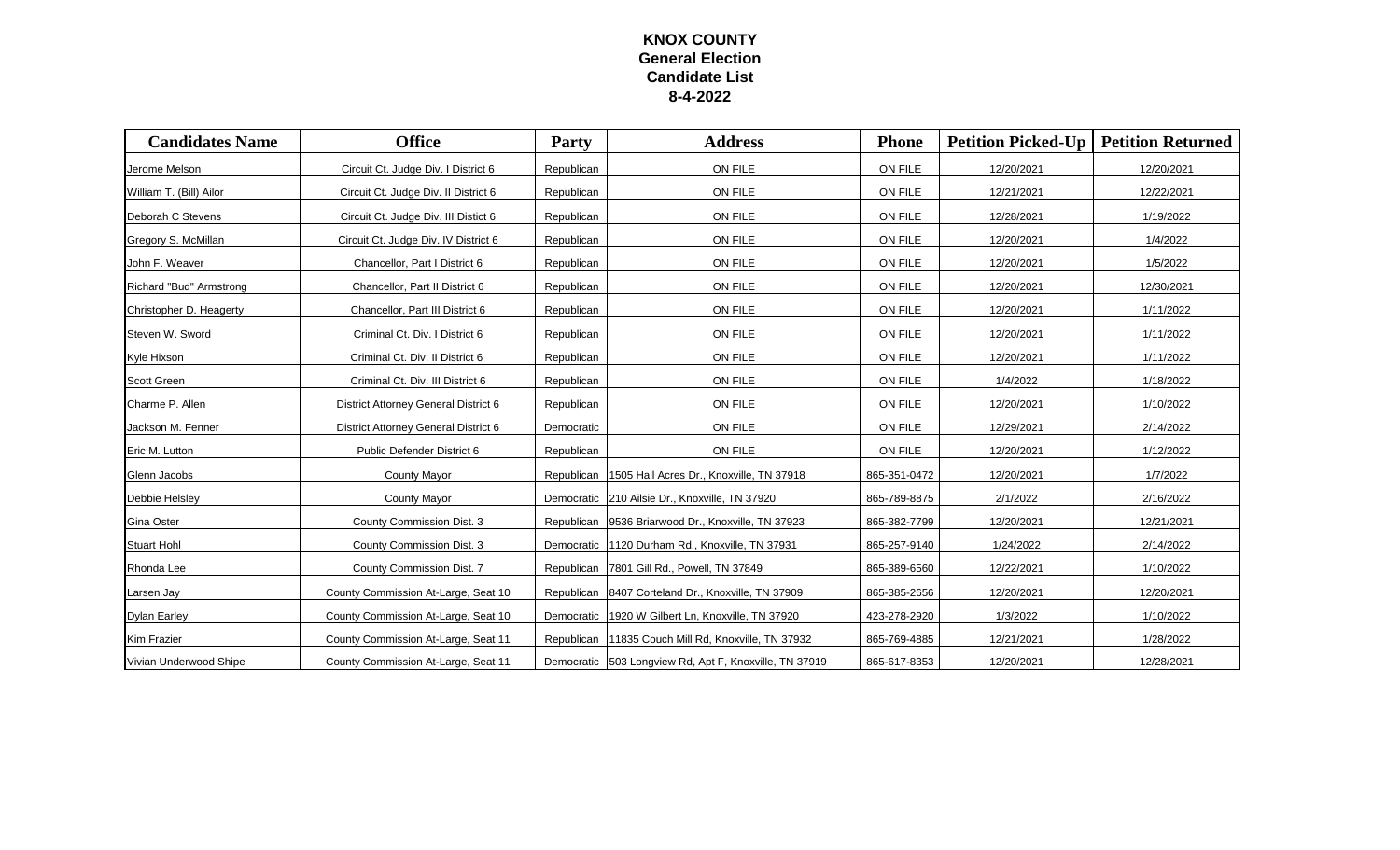## **KNOX COUNTY General Election Candidate List 8-4-2022**

| <b>Candidates Name</b> | <b>Office</b>                                | <b>Party</b> | <b>Address</b>                                               | <b>Phone</b> | <b>Petition Picked-Up</b> | <b>Petition Returned</b> |
|------------------------|----------------------------------------------|--------------|--------------------------------------------------------------|--------------|---------------------------|--------------------------|
| Donald Bridges         | County Commission At-Large, Seat 11          |              | Independent 4707 Washington Valley Ln., Knoxville, TN 37918  | 615-586-8998 | 12/20/2021                | 1/28/2022                |
| Justin Biggs           | <b>County Trustee</b>                        |              | Republican 3329 Bridlebrooke Dr., Knoxville, TN 37938        | 865-922-9179 | 12/20/2021                | 12/20/2021               |
| Dave "Caz" Cazalet     | <b>County Trustee</b>                        |              | Democratic   2101 Eliza Glynne Ln., Knoxville, TN 37931      | 865-229-6783 | 2/16/2022                 | 2/17/2022                |
| Chuck Cerny            | Gen. Sessions Judge Div. I                   | Republican   | ON FILE                                                      | ON FILE      | 12/20/2021                | 12/20/2021               |
| Sarah Keith            | Gen. Sessions Judge Div. I                   | Democratic   | ON FILE                                                      | ON FILE      | 12/29/2021                | 2/17/2022                |
| Judd Davis             | Gen. Sessions Judge Div. II                  | Republican   | ON FILE                                                      | ON FILE      | 12/20/2021                | 1/5/2022                 |
| Patricia Long          | Gen. Sessions Judge Div. III                 | Republican   | ON FILE                                                      | ON FILE      | 12/21/2021                | 1/4/2022                 |
| Andrew Jackson, VI     | Gen. Sessions Judge Div. IV                  | Republican   | ON FILE                                                      | ON FILE      | 12/22/2021                | 1/5/2022                 |
| Tony W. Stansberry     | Gen. Sessions Judge Div. V                   | Republican   | ON FILE                                                      | ON FILE      | 12/22/2021                | 1/4/2022                 |
| Timothy E. Irwin       | Juvenile Court Judge                         | Republican   | ON FILE                                                      | ON FILE      | 12/20/2021                | 12/28/2021               |
| Tom Spangler           | Sheriff                                      |              | Republican 3016 Hodges Landing Dr., Knoxville, TN 37920      | 865-971-3901 | 12/20/2021                | 1/3/2022                 |
| Charlie Susano         | Circuit, Civil Sessions and Juv. Court Clerk |              | Republican 7020 Westland Dr., Knoxville, TN 37919            | 865-776-3949 | 12/20/2021                | 12/22/2021               |
| Dana E. Moran          | Circuit, Civil Sessions and Juv. Court Clerk |              | Democratic 5139 Rendava Ln., Knoxville, TN 37921             | 503-753-5909 | 1/24/2022                 | 2/14/2022                |
| Mike Hammond           | <b>Criminal Court Clerk</b>                  |              | Republican   7918 Cambridge Reserve Dr., Knoxville, TN 37924 | 865-661-7107 | 12/23/2021                | 12/29/2021               |
| <b>Sherry Witt</b>     | <b>County Clerk</b>                          |              | Republican 5052 Dovewood Ln., Knoxville, TN 37918            | 865-689-1385 | 12/20/2021                | 1/28/2022                |
| Nick McBride           | <b>Register of Deeds</b>                     |              | Republican 712 Sunnydale Rd, Knoxville, TN 37923             | 865-247-5977 | 12/21/2021                | 1/19/2022                |
| Scott Crammond         | <b>Register of Deeds</b>                     |              | Democratic 206 Oakland St., Knoxville, TN 37914              | 865-272-9340 | 2/2/2022                  | 2/16/2022                |
| John Butler            | Bd. Of Educ. Dist. 1                         |              | Democratic 1324 Iroquois St., Knoxville, TN 37915            | 865-617-2603 | 12/21/2021                | 2/15/2022                |
| Breyauna Holloway      | Bd. Of Educ. Dist. 1                         |              | Independent 800 Knoxville College Dr. Knoxville TN 37921     | 865-773-8976 | 1/4/2022                  | 2/15/2022                |
| Reginald Jackson       | Bd. Of Educ. Dist. 1                         |              | Independent 4735 Plymouth Rd., Knoxville, TN 37914           | 865-973-1114 | 12/30/2021                | 1/3/2022                 |
| Will Edwards           | Bd. Of Educ. Dist. 4                         |              | Republican 8912 Dover Cliff Lane, Knoxville, TN 37922        | 865-407-0098 | 12/20/2021                | 12/21/2021               |
| Katherine Bike         | Bd. Of Educ. Dist. 4                         |              | Democratic 4027 Taliluna Ave., Knoxville, TN 37919           | 865-333-2551 | 12/22/2021                | 1/6/2022                 |